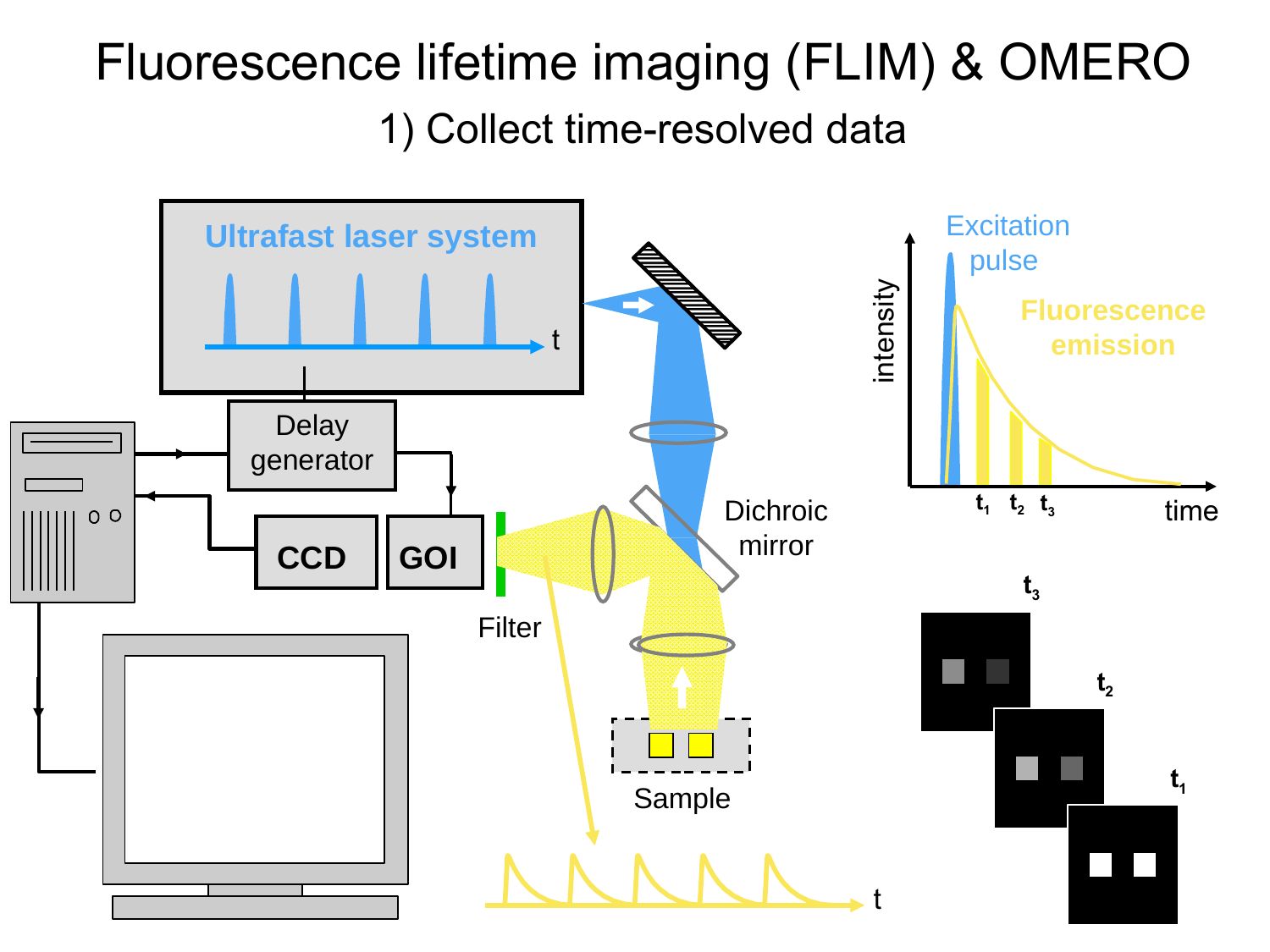*t*ime-resolved data is simply intensity data with an extra dimension (NB *t* as opposed to real-time T).

#### Possible OMERO issues:

Extra dimension. Each xy plane is typically very dim. Summing along t provides a good thumbnail Modify insight? Proprietary file formats.

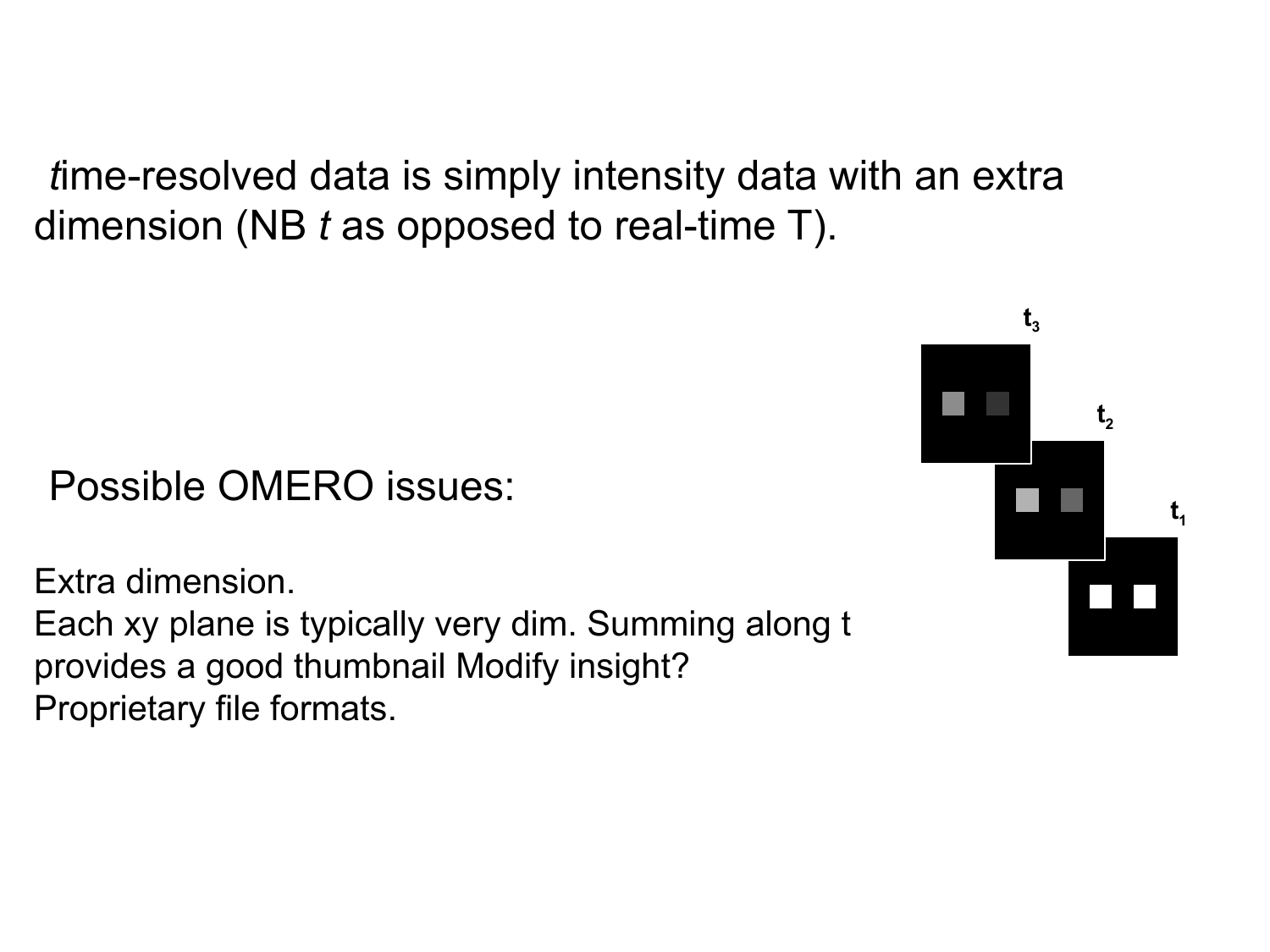

#### 2) Fit a model to time-resolved data

This generates a parameter image  $(x \ y \ z \ C \ T)$  for each parameter in the model.

**t 3 t 2 t 1** Possible OMERO issues:

Extra dimension (p not t) Not intensity! Parameters can have different units. Display is complex? In Insight?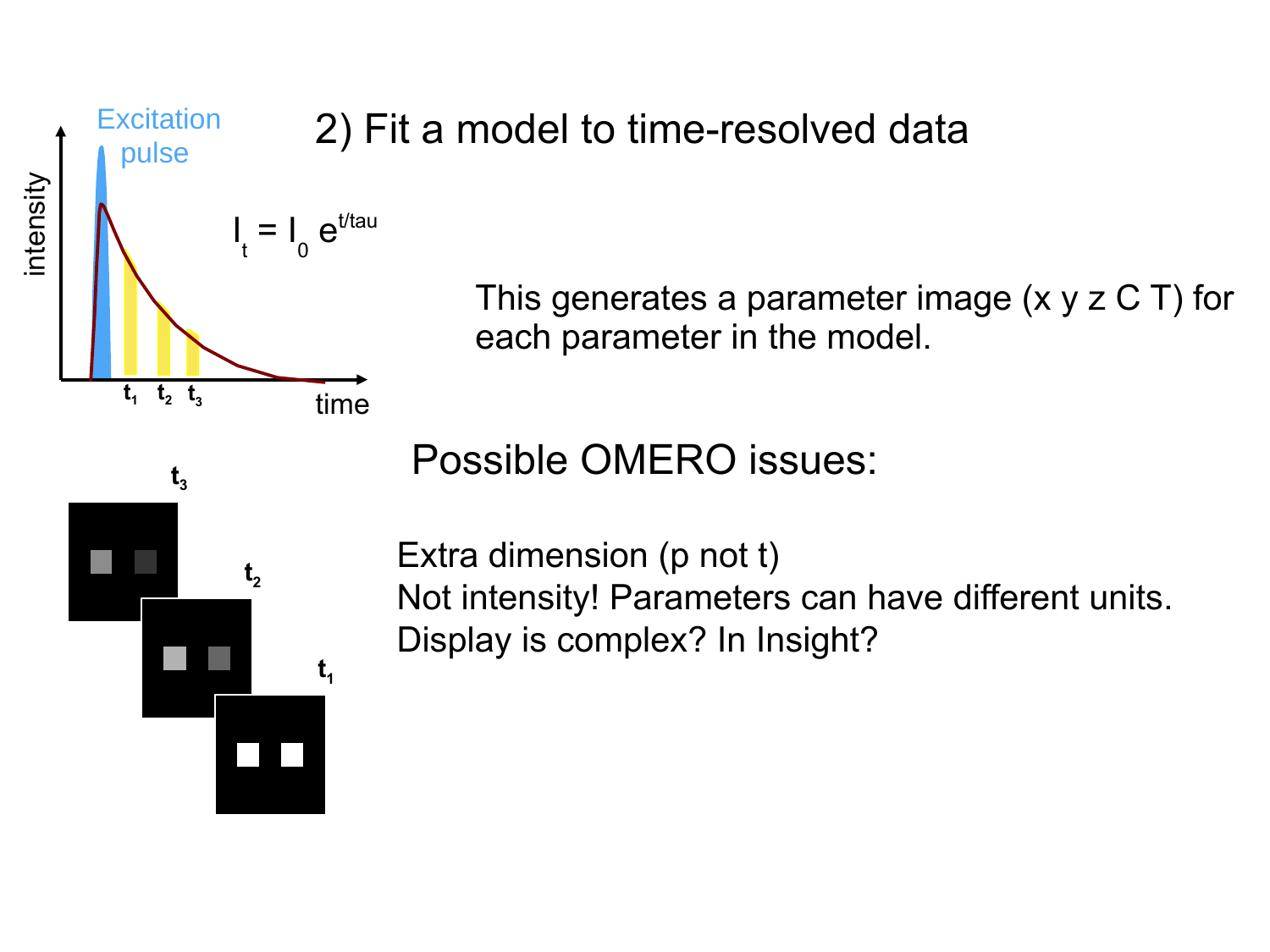#### IC fitting software

Local client.

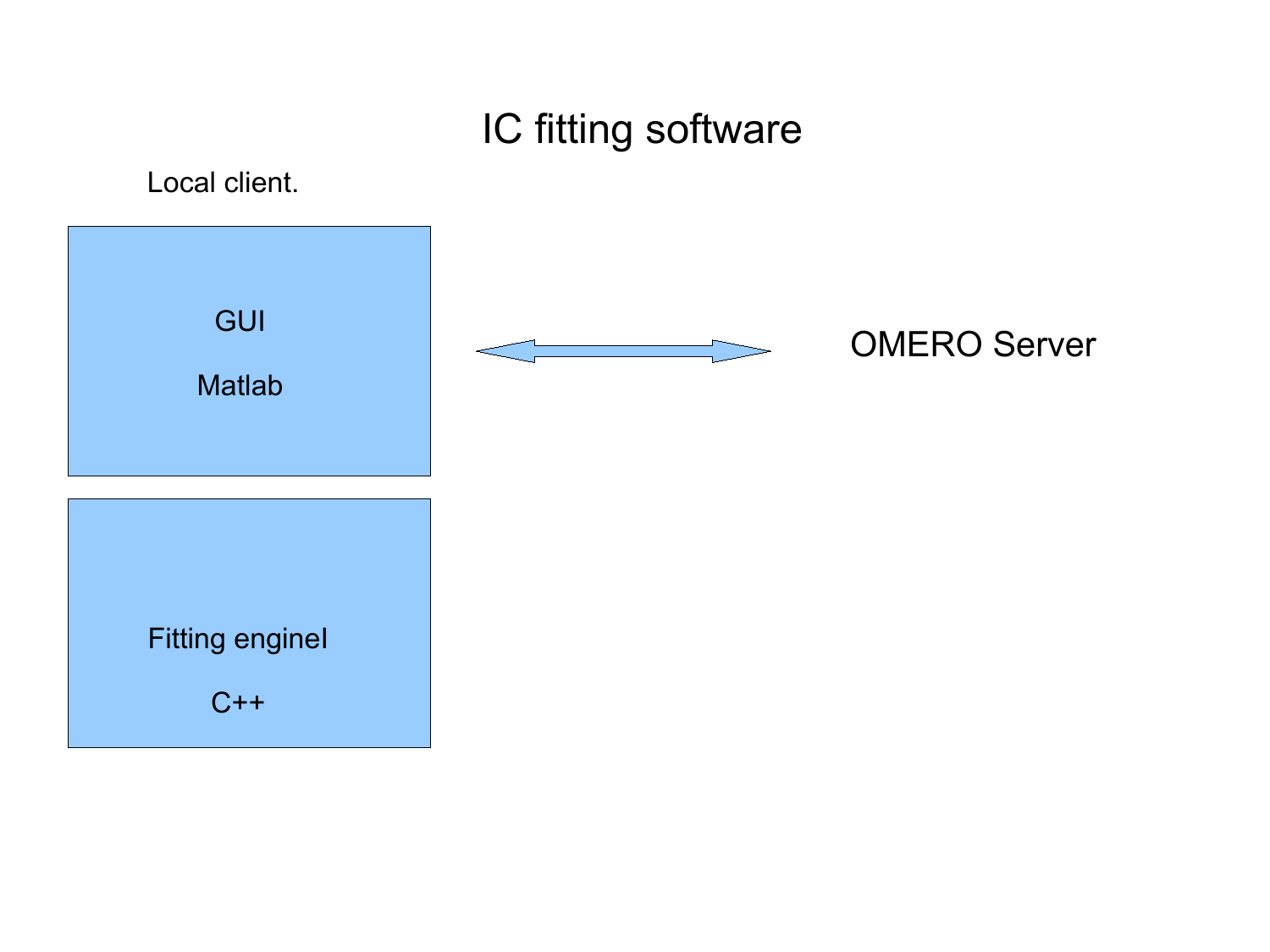### 3) Display

Typically the parameter map/s unhelpful. Displayed encoding parameter/s into colour & intensity into brightness. Accompanying histogram/s are helpful. Final result is RGB image.

Possible that this approach might be applicable for other modalities ???.

Possible OMERO issues:

None. Phew!